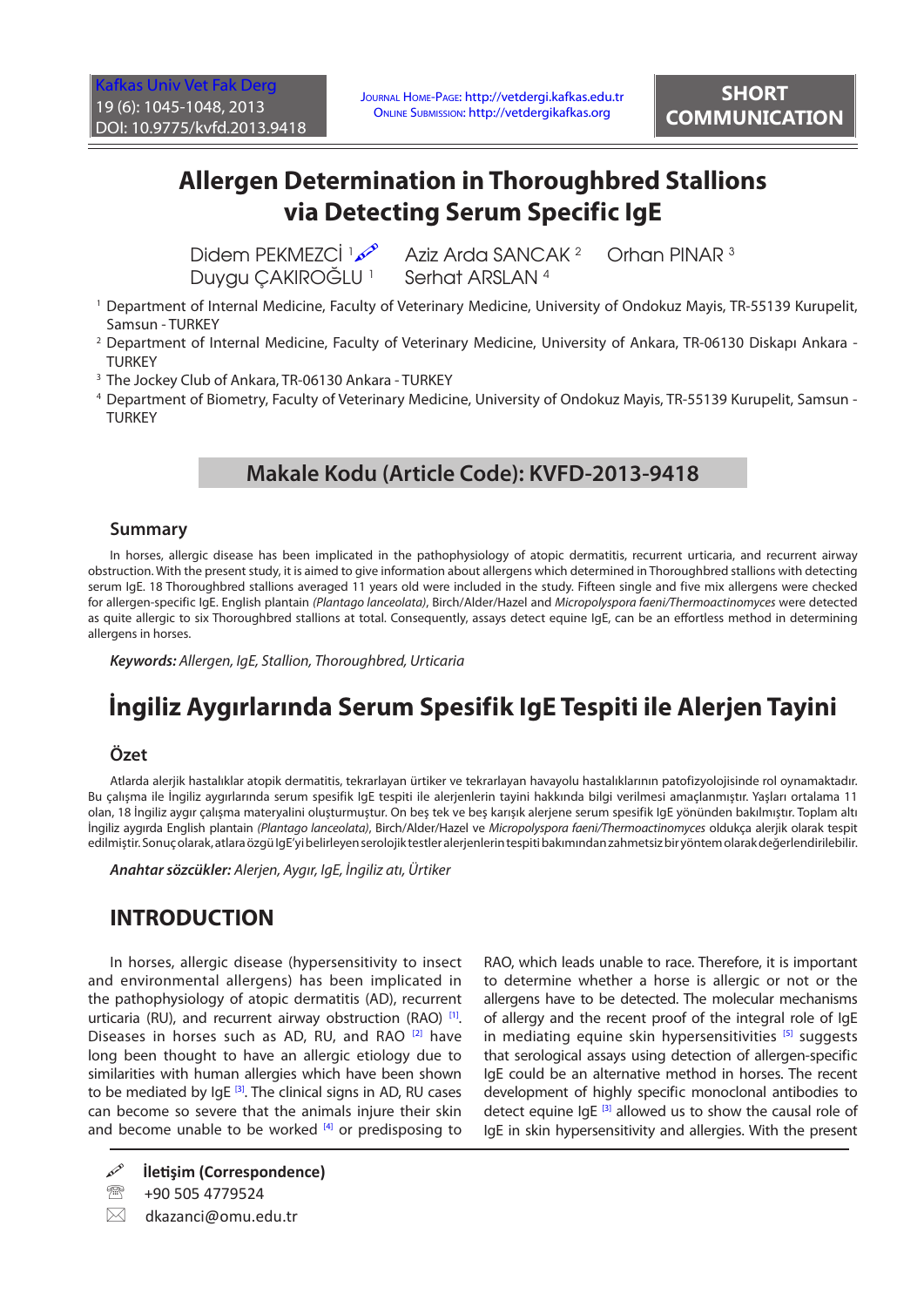<span id="page-1-0"></span>study, it is aimed to give information about allergens detected in Thoroughbred stallions via detecting serum specific IgE and take attention the importance of detecting allergens before revealing the symptoms.

## **MATERIAL and METHODS**

#### *Horses*

18 Thoroughbred stallions which ranged from 5 to 17 years (mean 11 years) were included in the study. The stallions were kept in The Jockey Club. Four of them showed signs of urticaria with different levels of pruritis, and fourteen of them were free of urticaria. There were several wheals and plaques that elevated, round, flat-topped, and 0.5-4 cm in diameter, mainly presented on the back, flanks, and legs in these four urticaria positive stallions. Based on the skin scraping and culture tests any bacterial or mycotic infections were detected in the uricaria positive stallions in their routine clinical examinations. All stallions had no history of respiratory diseases or any urticaria symptoms before on their medical records. They were stabled and fed hay and had a regular deworming protocol at 3 month intervals with a standard vaccination program. The stallions had received no antihistamine, corticosteroid or other medications including vaccines by any route for at least eight weeks prior to the test. The health statuses of the stallions were also checked routinely by the veterinary surgeons of the Jockey Club.

#### *Test Procedure*

Venous blood (10 ml) was obtained from the jugular vein and was centrifuged at 3.000 *g* for 10 min at room temperature. Serum were separated and stored at -25°C until the analysis. Blood samples were collected by the veterinary surgeons of the Jockey Club within their routine clinical examinations in the summer season. The assay procedure was performed according to the manufacturer's recommendations and directions (Polycheck Equss®, Germany). In comparison to the standard curve the amount of allergen-specific IgE for each allergen is given as relative kilo units per liter (kU/l) and results determined based on their concentration of IgE as negative (0), mild (1), marked (2) and strong (3).

#### *Allergy Panels*

Fifteen single allergens and five mix (pollens: grass, trees, weed; house dust mites; storage mites, moulds; insects) were checked for allergen-specific IgE. These included with their numbers used in the study *([Table 1\)](#page-2-0)*.

#### *Statistical Analyzes*

Zero-inflated Poisson Regression described by Famoye and Singh [\[6\]](#page-3-0) is used to model count data that has an excess of zero counts. Furthermore, structure of present data as well as many count datasets is the joint presence of excess zero observations and the long right tails, both relative to the Poisson assumption  $[7]$ . An odds ratio of 1 indicates that the condition or event under study is equally likely to occur in both groups. An odds ratio greater than 1 indicates that the condition or event is more likely to occur in the first group. An odds ratio less than 1 indicates that the condition or event is less likely to occur in the first group. The odds ratio must be nonnegative if it is defined.

### **RESULTS**

Thoroughbred stallions were tested for specific serum IgE for 20 allergens and the test results with the degrees of reactions were given in *[Table 1](#page-2-0)*. Only 4 stallions were classified as urticaria positive based on their clinical findings while others were described as negative. Contrary to the urticaria positive stallions, number 1 and 13 stallions gave positive reactions to *P. lanceolata* and Birch/Alder/ Hazel allergens even they were urticaria negative *([Table 1\)](#page-2-0)*. According to the odds ratios Black fly *(Simulium equinum)* was determined 1.77 times much more allergic in the presence of the other eight allergens in urticaria positive stallions and 1.75 times more allergic in urticaria negative stallions compared to the other eight allergens *([Table 2\)](#page-2-0)*. Biting midges *(Culicoides nubeculosus)*, Horsefly *(Tabanus* spp.), Rape *(Brassica napus*), Mugwort *(Artemisia vulgaris)* and Ragweed *(Ambrosia)* also have the risk of giving positive reactions as 3.57 times greater in the presence of the other eight allergens in urticaria positive stallions while, these allergens have the risk of giving positive reactions as 3.52 times greater in urticaria negative stallions when compared to the other eight allergens *([Table 3\).](#page-2-0)* On the other hand, *P. lanceolata*, Birch/Alder/Hazel and *Micropolyspora faeni/Thermoactinomyces* were found the most allergic compounds among all the allergens. *P. lanceolata* was determined 7.75 times more allergic in the presence of the other eight allergens in urticaria positive stallions and 7 times more allergic in urticaria negative stallions contrasted with the other eight allergens. With the presence of other six allergens *P. lanceolata*, Birch/Alder/ Hazel and *M. faeni/Thermoactinomyces* were detected as quiet allergic substances in stallions even they were urticaria negative when compared to others *([Table 3\)](#page-2-0)*.

### **DISCUSSION**

Allergic disease (hypersensitivity to insect and environmental allergens) has been implicated in the pathophysiology of AD, RU, and RAO [[1\]](#page-3-0) and may be associated with IgE-mediated hypersensitivity. They often result in pruritus and self excoriation and on rare occasions may affect athletic performance and even prompt euthanasia<sup>[8]</sup>. Therefore, determining the allergens in the horses even with different protocols is indisputably very important. Based on a specific monoclonal antibody test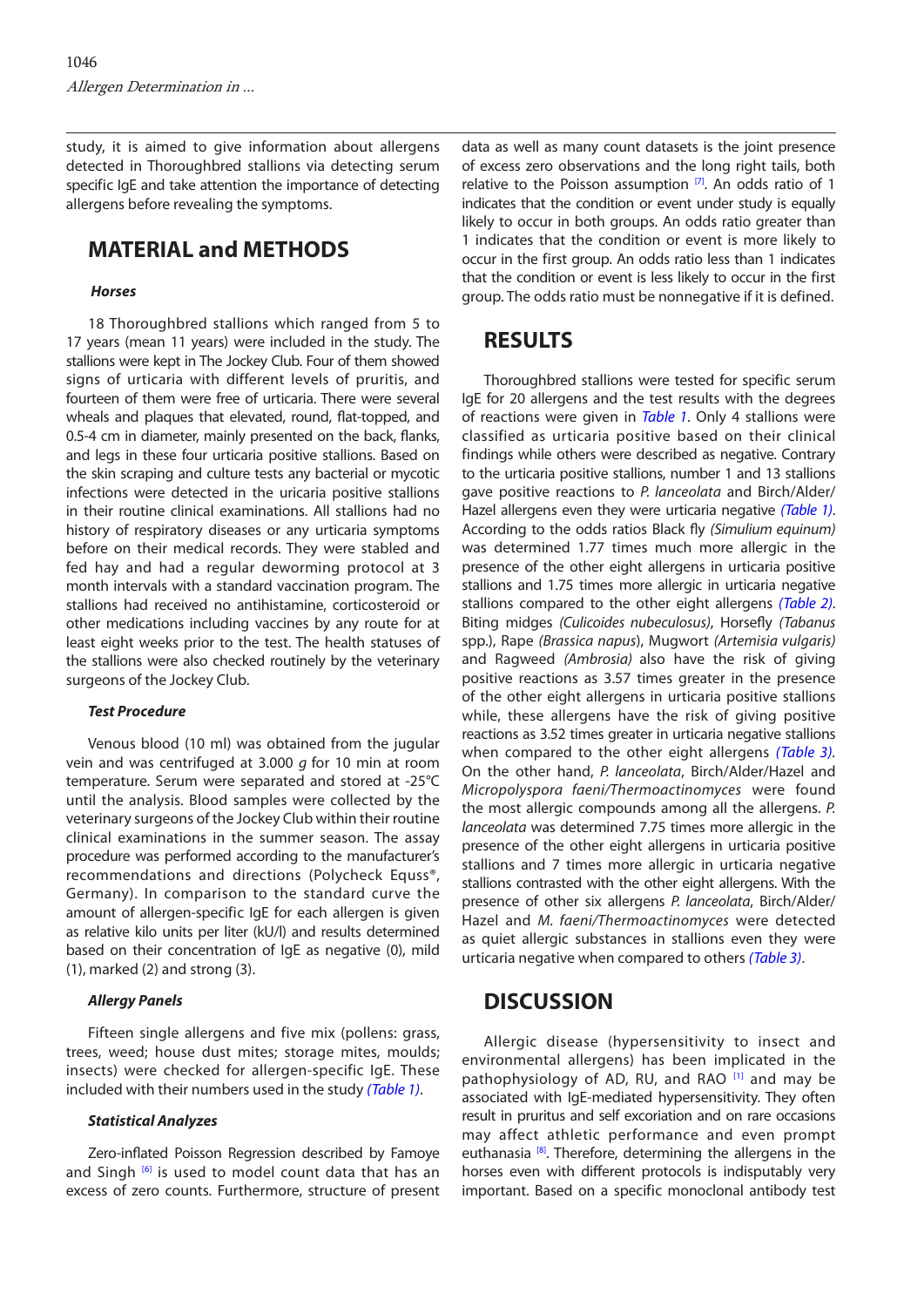## PEKMEZCİ, SANCAK, PINAR ÇAKIROĞLU, ARSLAN

<span id="page-2-0"></span>

| Table 1. Allergic reactions with varying degrees and urticaria conditions of the stallions (Urticaria positive stallions are marked with upper asterisk*)<br>Tablo 1. Aygırların değişen derecelerdeki alerjik reaksiyonları ile ürtiker olan aygırlar (Ürtiker pozitif aygırlar yukarı asteriks ile işaretlenmişlerdir*) |                  |                |                |                |   |                |                |   |   |    |    |    |                |    |    |    |    |    |
|---------------------------------------------------------------------------------------------------------------------------------------------------------------------------------------------------------------------------------------------------------------------------------------------------------------------------|------------------|----------------|----------------|----------------|---|----------------|----------------|---|---|----|----|----|----------------|----|----|----|----|----|
|                                                                                                                                                                                                                                                                                                                           | <b>Stallions</b> |                |                |                |   |                |                |   |   |    |    |    |                |    |    |    |    |    |
| <b>Allergens</b>                                                                                                                                                                                                                                                                                                          | $\mathbf{1}$     | $2^*$          | $3^*$          | $4^*$          | 5 | $6*$           | $\overline{7}$ | 8 | 9 | 10 | 11 | 12 | 13             | 14 | 15 | 16 | 17 | 18 |
| Tyrophagus spp.                                                                                                                                                                                                                                                                                                           |                  |                |                |                |   |                |                |   |   |    |    |    |                |    |    |    |    |    |
| Meal mite (Acarus siro)                                                                                                                                                                                                                                                                                                   |                  |                |                |                |   |                |                |   |   |    |    |    |                |    |    |    |    |    |
| Stable fly (Stomaxys calcitrans)                                                                                                                                                                                                                                                                                          |                  |                |                |                |   |                |                |   |   |    |    |    |                |    |    |    |    |    |
| Black fly (Simulium equinum)                                                                                                                                                                                                                                                                                              |                  |                |                |                |   |                |                |   |   |    |    |    |                |    |    |    |    |    |
| Mosquito                                                                                                                                                                                                                                                                                                                  |                  |                |                |                |   |                |                |   |   |    |    |    |                |    |    |    |    |    |
| Biting midges (Culicoides nubeculosus)                                                                                                                                                                                                                                                                                    |                  |                |                |                |   |                |                |   |   |    |    |    |                |    |    |    |    |    |
| Horsefly (Tabanus spp.)                                                                                                                                                                                                                                                                                                   |                  |                |                |                |   |                |                |   |   |    |    |    |                |    |    |    |    |    |
| Rape (Brassica napus)                                                                                                                                                                                                                                                                                                     |                  |                | $\overline{2}$ |                |   |                |                |   |   |    |    |    |                |    |    |    |    |    |
| Mugwort (Artemisia vulgaris)                                                                                                                                                                                                                                                                                              |                  |                | $\overline{2}$ |                |   |                |                |   |   |    |    |    |                |    |    |    |    |    |
| English plantain (Plantago lanceolata)                                                                                                                                                                                                                                                                                    | $\overline{2}$   | $\overline{2}$ | $\overline{2}$ |                |   | $\overline{2}$ |                |   |   |    |    |    | $\overline{2}$ |    |    |    |    |    |
| 6-grass mix                                                                                                                                                                                                                                                                                                               |                  |                |                |                |   |                |                |   |   |    |    |    |                |    |    |    |    |    |
| Rye, common (Lolium perenne)                                                                                                                                                                                                                                                                                              |                  |                |                |                |   |                |                |   |   |    |    |    |                |    |    |    |    |    |
| Platane/Willow (Salix viminalis)/Poplar                                                                                                                                                                                                                                                                                   |                  |                |                |                |   |                |                |   |   |    |    |    |                |    |    |    |    |    |
| Birch/Alder/Hazel                                                                                                                                                                                                                                                                                                         |                  | $\overline{2}$ |                | $\overline{1}$ |   | $\mathbf{1}$   |                |   |   |    |    |    |                |    |    |    |    |    |
| Ragweed (Ambrosia)                                                                                                                                                                                                                                                                                                        |                  |                | $\overline{2}$ |                |   |                |                |   |   |    |    |    |                |    |    |    |    |    |
| Micropolyspora faeni/Thermoactinomyces                                                                                                                                                                                                                                                                                    |                  | $\overline{2}$ |                | $\mathbf{1}$   |   |                |                |   |   |    |    |    |                |    |    |    |    |    |
| Aspergillus fumigatus/Penicillium notatum                                                                                                                                                                                                                                                                                 |                  |                |                |                |   |                |                |   |   |    |    |    |                |    |    |    |    |    |
| Lepidoglyphus destructor                                                                                                                                                                                                                                                                                                  |                  |                |                |                |   |                |                |   |   |    |    |    |                |    |    |    |    |    |
| Dermatophagoides pteronyssinus                                                                                                                                                                                                                                                                                            |                  |                |                |                |   |                |                |   |   |    |    |    |                |    |    |    |    |    |
| D. farinae                                                                                                                                                                                                                                                                                                                |                  |                |                |                |   |                |                |   |   |    |    |    |                |    |    |    |    |    |

#### *Table 2. Likelihoods of nine allergens as percentages*

| Tablo 2. Yüzde olarak dokuz alerjenin olasılıkları |                 |                 |                         |                          |                           |                      |  |  |  |  |  |
|----------------------------------------------------|-----------------|-----------------|-------------------------|--------------------------|---------------------------|----------------------|--|--|--|--|--|
| <b>Allergens</b>                                   | <b>Allergy</b>  | <b>Allergy</b>  |                         | <b>Among 9 Allergens</b> | <b>With All Allergens</b> |                      |  |  |  |  |  |
| <b>No</b>                                          | <b>Positive</b> | <b>Negative</b> | <b>Allergy Positive</b> | <b>Allergy Negative</b>  | <b>Odds</b>               | <b>Relative Risk</b> |  |  |  |  |  |
| $\overline{4}$                                     | 0.33            | $\mathbf{0}$    | 0.027                   | 0                        | 1.77                      | 1.75                 |  |  |  |  |  |
| 6                                                  | 0.33            | $\mathbf{0}$    | 0.027                   | $\mathbf{0}$             | 3.57                      | 3.52                 |  |  |  |  |  |
|                                                    | 0.33            | $\mathbf{0}$    | 0.027                   | $\mathbf{0}$             | 3.57                      | 3.52                 |  |  |  |  |  |
| 8                                                  | 0.33            | $\Omega$        | 0.027                   | $\overline{0}$           | 3.57                      | 3.52                 |  |  |  |  |  |
| 9                                                  | 0.33            | $\Omega$        | 0.027                   | $\overline{0}$           | 3.57                      | 3.52                 |  |  |  |  |  |
| 10                                                 | 100             | 0.14            | 0.111                   | 0.015                    | 7.75                      |                      |  |  |  |  |  |
| 14                                                 | 0.75            | 0.14            | 0.083                   | 0.015                    | 5.63                      | 5.25                 |  |  |  |  |  |
| 15                                                 | 0.33            | $\Omega$        | 0.027                   | $\Omega$                 | 3.57                      | 3.52                 |  |  |  |  |  |
| 16                                                 | 0.50            | $\Omega$        | 0.055                   | $\mathbf{0}$             | 7.05                      | 7.41                 |  |  |  |  |  |

| Table 3. Risk ratios, odds values and their log.ods in 9 allergens ( <sup>1</sup> indicates 95% confidence limits for Lower and Upper)<br>Tablo 3. 9 Alerjende risk oranları, odds değerleri ve bunların log.ods değerleri ( <sup>1</sup> %95 güven aralığı için Alt ve Üst sınırları ifade eder) |          |                                              |              |                               |                 |          |  |  |  |  |  |
|---------------------------------------------------------------------------------------------------------------------------------------------------------------------------------------------------------------------------------------------------------------------------------------------------|----------|----------------------------------------------|--------------|-------------------------------|-----------------|----------|--|--|--|--|--|
| <b>Sample</b>                                                                                                                                                                                                                                                                                     |          | <b>Risk Ratio<sup>1</sup></b><br><b>Odds</b> |              | <b>Odds Ratio<sup>1</sup></b> | <b>Log Odds</b> | F. exact |  |  |  |  |  |
| $\overline{4}$                                                                                                                                                                                                                                                                                    | $\Omega$ | 3.5<br>$(0.27 - 44.35)$                      | 0.33<br>0.07 | 4.33<br>$(0.206 - 90.852)$    | 1.46            | 0.03     |  |  |  |  |  |
| 6                                                                                                                                                                                                                                                                                                 | $\Omega$ | 3.5<br>$(0.27 - 44.35)$                      | 0.33<br>0.07 | 4.33<br>$(0.206 - 90.852)$    | 1.46            | 0.03     |  |  |  |  |  |
| $\overline{7}$                                                                                                                                                                                                                                                                                    | $\Omega$ | 3.5<br>$(0.27 - 44.35)$                      | 0.33<br>0.07 | 4.33<br>$(0.206 - 90.852)$    | 1.46            | 0.03     |  |  |  |  |  |
| 8                                                                                                                                                                                                                                                                                                 | $\Omega$ | 3.5<br>$(0.27 - 44.35)$                      | 0.33<br>0.07 | 4.33<br>$(0.206 - 90.852)$    | 1.46            | 0.03     |  |  |  |  |  |
| 9                                                                                                                                                                                                                                                                                                 | $\Omega$ | 3.5<br>$(0.27 - 44.35)$                      | 0.33<br>0.07 | 4.33<br>$(0.206 - 90.852)$    | 1.46            | 0.03     |  |  |  |  |  |
| 10                                                                                                                                                                                                                                                                                                | $\Omega$ | 0.233<br>$(0.105 - 0.514)$                   | 0.25<br>0.07 | 0.041<br>$(0.012 - 0.136)$    | $-3.17$         | < .0001  |  |  |  |  |  |
| 14                                                                                                                                                                                                                                                                                                | $\Omega$ | 0.2917<br>$(0.135 - 0.626)$                  | 0.33<br>0.07 | 0.055<br>$(0.016 - 0.18)$     | $-2.89$         | < 0.001  |  |  |  |  |  |
| 15                                                                                                                                                                                                                                                                                                | $\Omega$ | 3.5<br>$(0.27 - 44.35)$                      | 0.33<br>0.07 | 4.33<br>$(0.206 - 90.852)$    | 1.46            | 0.03     |  |  |  |  |  |
| 16                                                                                                                                                                                                                                                                                                | $\Omega$ | 0.5<br>$(0.187 - 1.332)$                     | 0.07         | 0.0714                        | $-2.63$         | 0.03     |  |  |  |  |  |